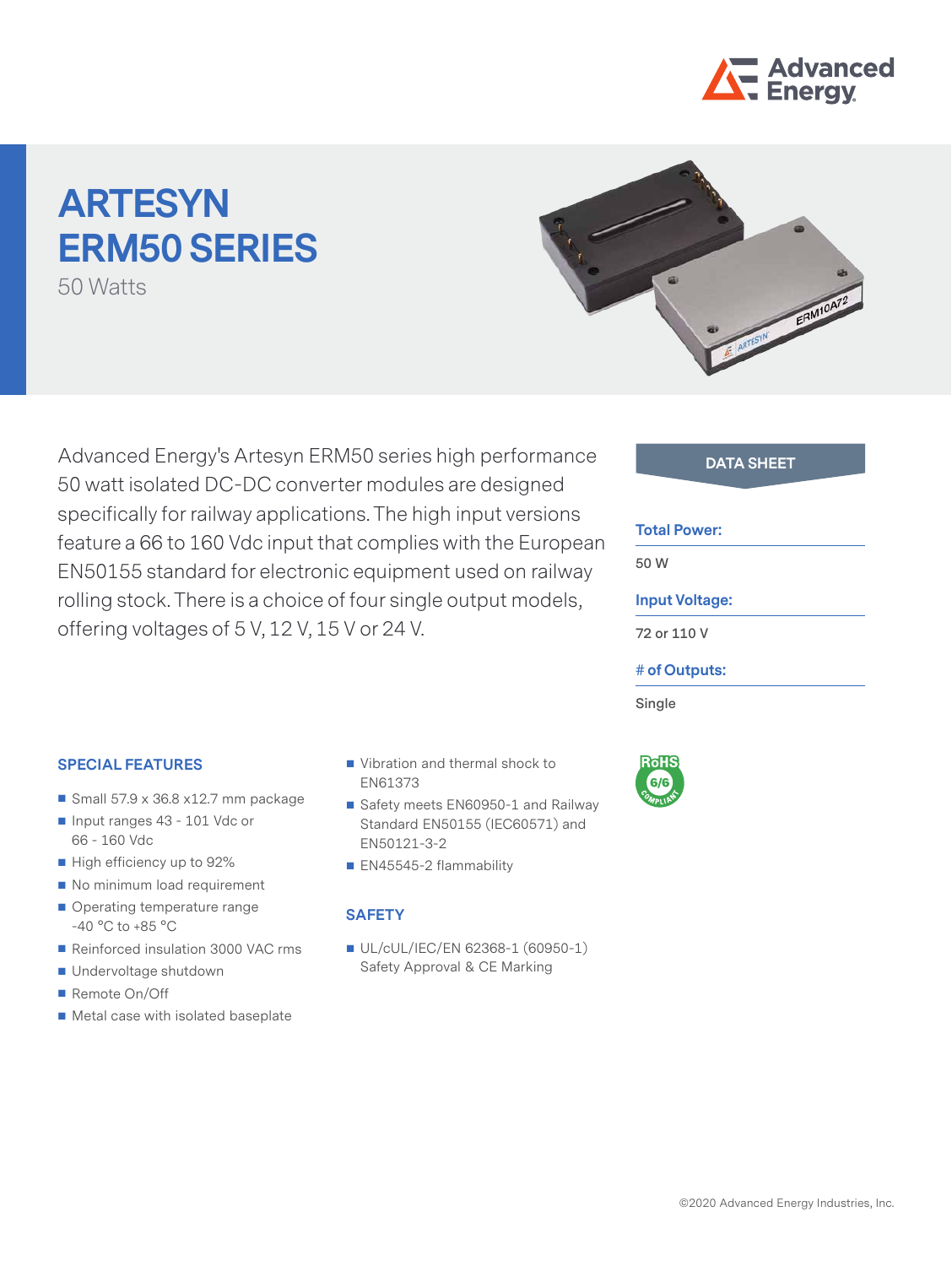# **Electrical Specifications**

| Input                    |                                                               |  |  |  |  |
|--------------------------|---------------------------------------------------------------|--|--|--|--|
| Input range              | 43 - 101 Vdc; 66 - 160 Vdc                                    |  |  |  |  |
| Efficiency               | 92% @ 12 Vo                                                   |  |  |  |  |
| Output                   |                                                               |  |  |  |  |
| Voltage tolerance        | $±1.0\%$                                                      |  |  |  |  |
| Line regulation          | ±0.2%                                                         |  |  |  |  |
| Load regulation          | ±0.3%                                                         |  |  |  |  |
| Noise/ripple             | 24 V model: 150 mV, other models: 100 mV                      |  |  |  |  |
| Overload protection      | 150% typ of Io max, hiccup                                    |  |  |  |  |
| Short circuit protection | Hiccup mode                                                   |  |  |  |  |
| Switching frequency      | 320 KHz                                                       |  |  |  |  |
| <b>Isolation</b>         |                                                               |  |  |  |  |
| I/O isolation            | Reinforced insulation, 3000 Vac rms; I/Case. O/Case: 1500 Vdc |  |  |  |  |
| Insulation resistance    | 1000 Mohm                                                     |  |  |  |  |
| Insulation capacitance   | 3000 pF                                                       |  |  |  |  |

# **Environmental Specifications**

| Operating ambient temperature range | $-40 °C$ to $+85 °C$                 |
|-------------------------------------|--------------------------------------|
| Storage temperature                 | $-55^{\circ}$ C to +125 $^{\circ}$ C |
| <b>Humidity</b>                     | 5% to 95% non-condensing             |
| <b>MTBF</b>                         | 472 Khrs calculated                  |

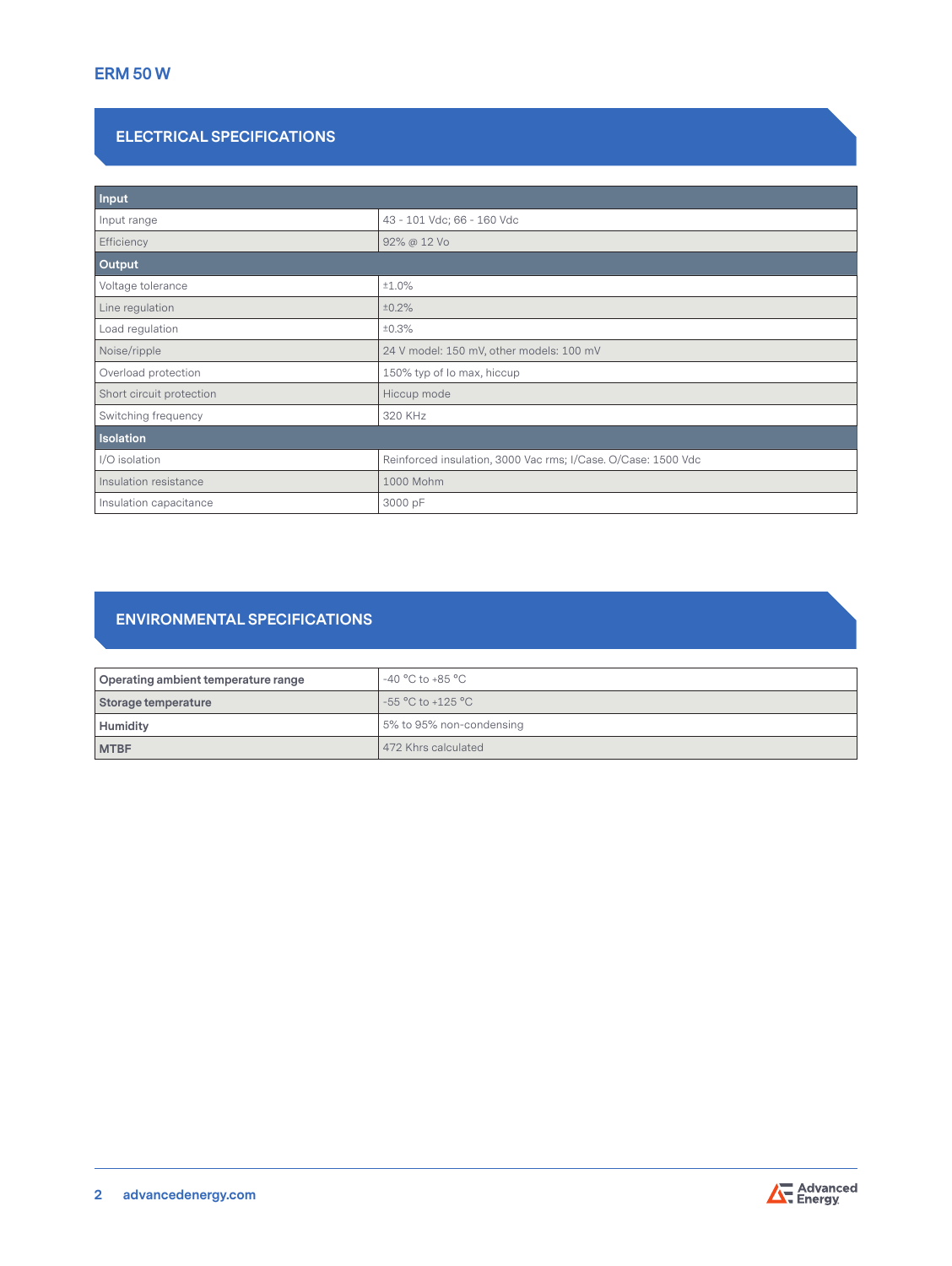# **Ordering Information**

| <b>Input Voltage</b> | Output        | Efficiency @ Max Load | <b>Max Power</b> | <b>Model Number</b> |
|----------------------|---------------|-----------------------|------------------|---------------------|
| $43 - 101V$          | 5V@10A        | 90%                   | 50 W             | <b>ERM10A72</b>     |
| $43 - 101V$          | 12 V @ 4.17 A | 92%                   | 50 W             | <b>ERM04B72</b>     |
| $43 - 101V$          | 15 V @ 3.33 A | 92%                   | 50 W             | <b>ERM03C72</b>     |
| $43 - 101V$          | 24 V @ 2.08A  | 91%                   | 50 W             | <b>ERM02H72</b>     |
| $66 - 160V$          | 5V@10A        | 90%                   | 50 W             | <b>ERM10A110</b>    |
| $66 - 160V$          | 12 V @ 4.17 A | 91%                   | 50 W             | <b>ERM04B110</b>    |
| $66 - 160V$          | 15 V @ 3.33 A | 92%                   | 50 W             | <b>ERM03C110</b>    |
| $66 - 160V$          | 24 V @ 2.08 A | 91%                   | 50 W             | <b>ERM02H110</b>    |

## **Mechanical Dimensions**